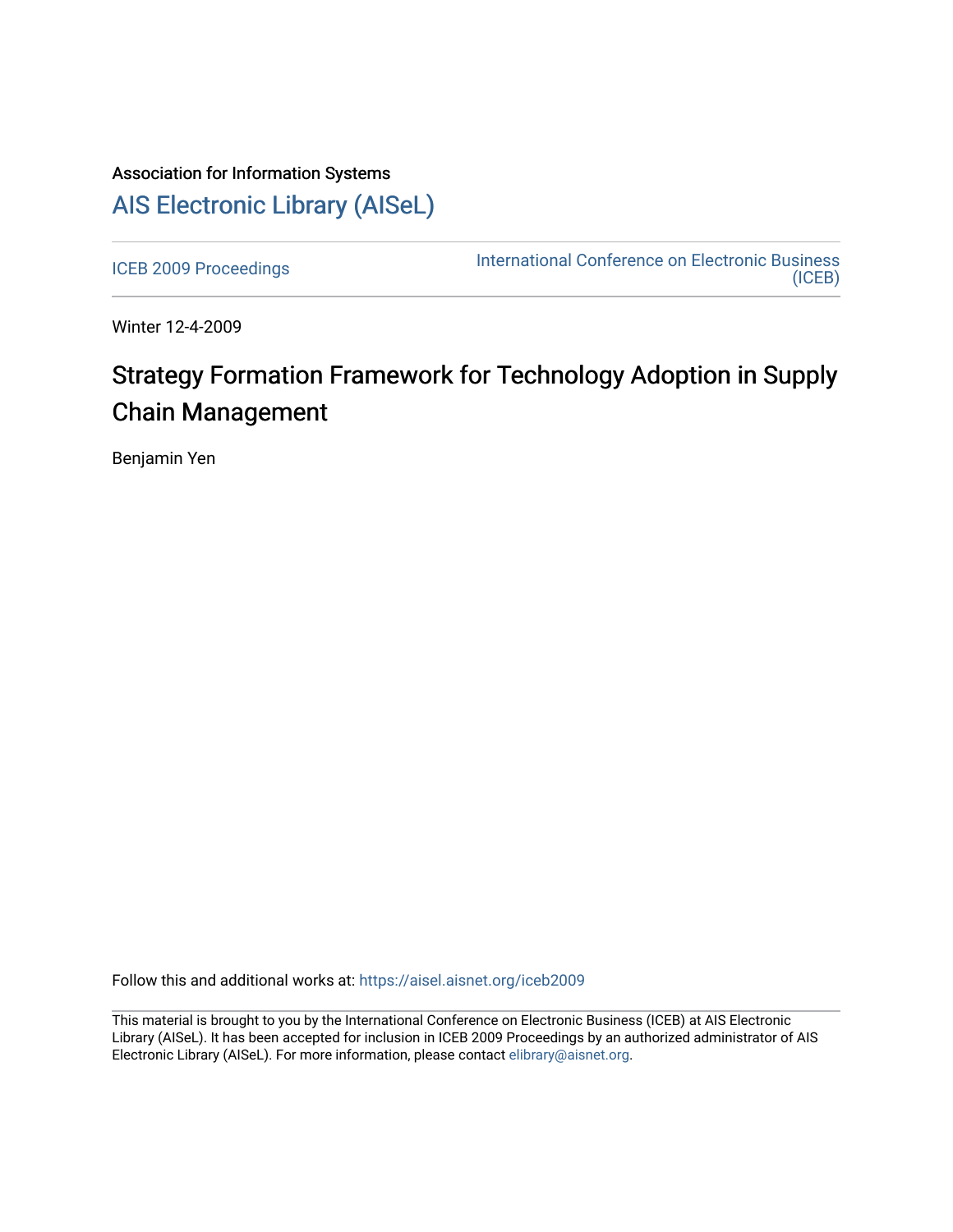## **STRATEGY FORMATION FRAMEWORK FOR TECHNOLOGY ADOPTION IN SUPPLY CHAIN MANAGEMENT**

Benjamin Yen

School of Business, The University of Hong Kong, Hong Kong benyen@business.hku.hk

## **Abstract**

Firms have been seeking the strategies for technologies adoption to improve the internal performance and to streamline the processes with both partners. Emerging IT and manufacturing technology are the main driving forces. To form competitive strategies, the companies need to know the current situation, the projected position, and the technology to adopt to achieve the goal. A framework of strategy position map is presented to locate, set and move company's strategy position based on IT adoption and corporate focus. Case studies on the firms from different parts in the supply chain for various industrial sectors demonstrate the applications of the proposed framework. The paper provides a discussion on the issues of observations, guidelines, components selection, and implications. The paper concludes strategy position map can help companies to form the strategy for supply chain management, and highlights the challenging coordination for intra-firm and inter-firm strategy formation.

## **Introduction**

Globalization has come to the new era on the reformation in business. Companies have been seeking the strategies to improve the operation efficiency and collaboration with supply chain partners. In order to form a competitive strategy, the company should take into account technology adoption and deployment in long term basis. The company not only needs to identify its current situation (or position) but also need to decide the expected situation (or position). In addition, the companies have to decide how to move to the expected position by adopting technology, systems, or initiatives.

A framework of strategy position map is presented to locate, set and migrate company's strategy position based on IT adoption and corporate focus. Case studies on the firms from different parts in the supply chain for various industrial sectors demonstrate the applications of the proposed framework. The paper provides a discussion on observations that companies need to take into account both temporal and scope aspects in adoption of technology, systems or strategies. The cases studies further highlight some guideline about balanced, economic, progressive, dynamic, and streamlined issues. Several contemporary commercial systems, such as ERP and RFID, are discussed as the exemplary technology for strategy formation to illustrate the importance of both based-on and paired-with components in IT adoption. The paper also gives an explanation that IT adoption has become the pressing issue for the transformation in logistics industry because of both direct and indirect driving forces. The paper concludes strategy position map can help companies to form the strategy for supply chain management and highlights the challenging coordination for intra-firm and inter-firm strategy formation.

The Section 2 focuses on the framework of strategy formation for technology adoption. The strategy formation map is used to denote the company current status and expected position of the technology capability. The measures of technology capability is based on both information technology and manufacturing technology. Various case studies based on industrial classification are conducted. Section 4 discusses the implication of the study. The paper concludes the summary and future directions.

## **Preliminary Framework**

Firms have been seeking the strategies for supply chain management by taking initiatives, adopting technology, and forming alliances. In order to form a competitive strategy, the company needs to know the current position, the projected target, and the technology to adopt to achieve the goal. A framework of strategy position map is presented to locate, set and move company's strategy position based on the adoption for both information technology and product technology.

## **Strategy map**

The strategic move of company mainly can be classified into three stages – internal stage, external stage, and integrated stage. The internal stage mainly focuses on the company internal coordination on the operations; the external stage then concentrates on the synchronization with the immediate upstream and downstream partners; and the integrated stages brings together the various parties on the same chain to consolidate the activities and processes.

The improvement for supply chain management can be made in two aspects – information aspect and product aspect. The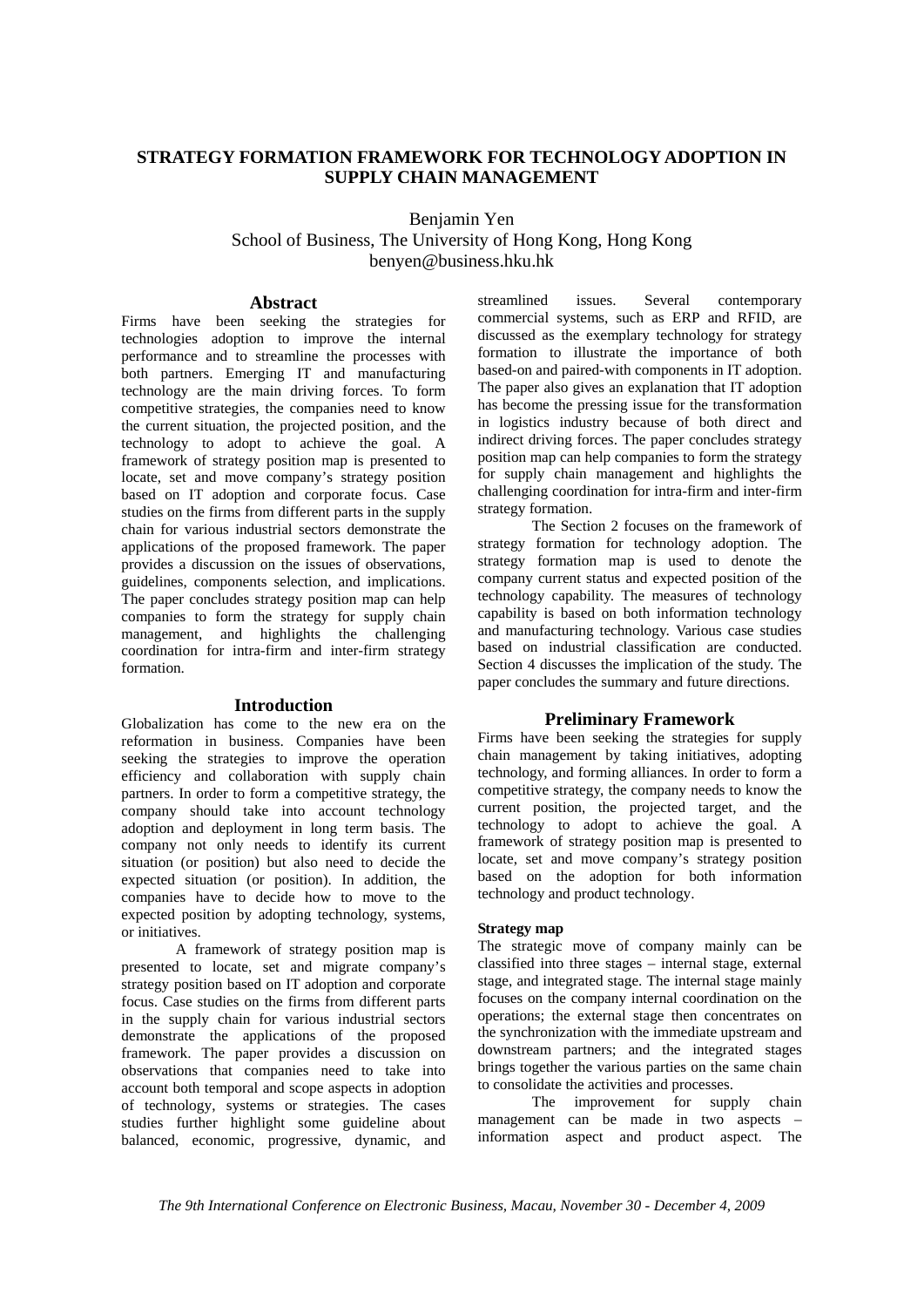*information* aspect includes informative, interactive, and integrated stages. The informative stages is about the intra-company information availability; the interactive stage focuses on the inter-company information exchange; and the integrated stage is mainly concerned the coordination of information processing on the chains. On the other hand, the *product* aspect includes product, process, and personalization stages. The product stage is about the product related issues (e.g., design and storage); the process stage is to streamline the processes to ship, distribute, or forward the product; the personalization stage is concerned the adaptiveness, responsiveness and customization. The product stage mainly focuses inventory management and personalization stage is more into the service management.

The information aspect and the product aspect denote the status of a company in the supply chain as shown in Figure 1. The information technology is the drive to improve the information aspects as moving upward. Similarly, the production and logistics technology function as the drive to improve the product aspect as moving rightward.

To evaluate and improve the supply chain performance, we can locate the current status of the company, decide the desired status, and select the appropriate approaches or technology to move there. In summary, there are three main issues in this framework – how to locate the current company position, decide the desired position, and form the strategy to move to the target position.

#### **Firm position in SCM**

The types of supply chain can be classified as follows [1].

- (1) *Traditional Supply Chain Relationship*. A traditional supply chain is asset-based, relatively customer insensitive and slow in adapting to new business conditions. Some firms focus on upstream activities (e.g. sourcing, manufacturing and inbound logistics) and others manage downstream activities (e.g. outbound logistics, branding and sales). The sequential activities force each party to focus on its own business. The interactions with partners are based on minimal exchange of information and decision-making is based on past information. It results in reactive solutions to market conditions since their business processes operate in silos, making it difficult to achieve supply chain efficiency.
- (2) *Building Efficient Supply Chains*. In addition to optimizing the internal business functions to deliver products and services in a timely and efficient manner, firms take the initiative to exchange product and logistics information through information technology. Streamlining of individual supply chain processes leads to

efficiencies but the gains were internal and the supply chain still did not maximize the efficiency throughout the chain of activities.

(3) *Collaborative Supply Chain Integration*. Firms design their supply chain to manage one collaborative process rather than multiple processes and this integration is important to ensure uniformity amongst the partners in their supply chain network. Information is the key factor which could ensure such uniformity at all levels but it needs to be accessible to all key parties.

While the partners has established all the essential relationship levers (e.g. trust, long-term business partnership and mutual dependency), the final implementation would need to involve deeper organizational collaboration on both ends. In addition, the supply-chain focus needs to shift from developing mutual cost savings to developing a value chain of allies working toward the same strategic objectives. The benefits are not necessarily focused on functional efficiency but on factors (e.g. entire supply chain reliability and performance) which would have a strategic impact such as the flexibility of partners to respond to market changes with minimal disruption, the ability to penetrate new markets or speedy new product introductions. The partners would want to achieve maximum supply chain efficiency by developing an agile supply chain, which in turn would lead to shorter lead times. The main driver for this would be the transparent flow of information: by substituting information for the product, the need for inventory is eliminated as the chain becomes demand-driven rather than forecast driven. Figure 2 shows the types of supply chains.

## **Strategy types and strategy formation**

There are several issues for the firm to consider the strategy formation:

- What is the firm's original position on the strategy map?
- What is the firm's desired or expected position on the strategy map?
- How does the firm move to the desired position?
- What about the upstream, downstream or other partners in the supply chain?

There are two levels of strategies that the firms should consider: macro level and micro level. The *macro level* strategy is from the supply chain perspective and *micro level* strategy is from the the individual firm perspective. In the Figure 2, in general, the firm's supply chain can be one of the supply chain types discussed above. The move of supply chain can be very straightforward and eventually most supply chains ideally evolve to collaborative supply chain. There are three possible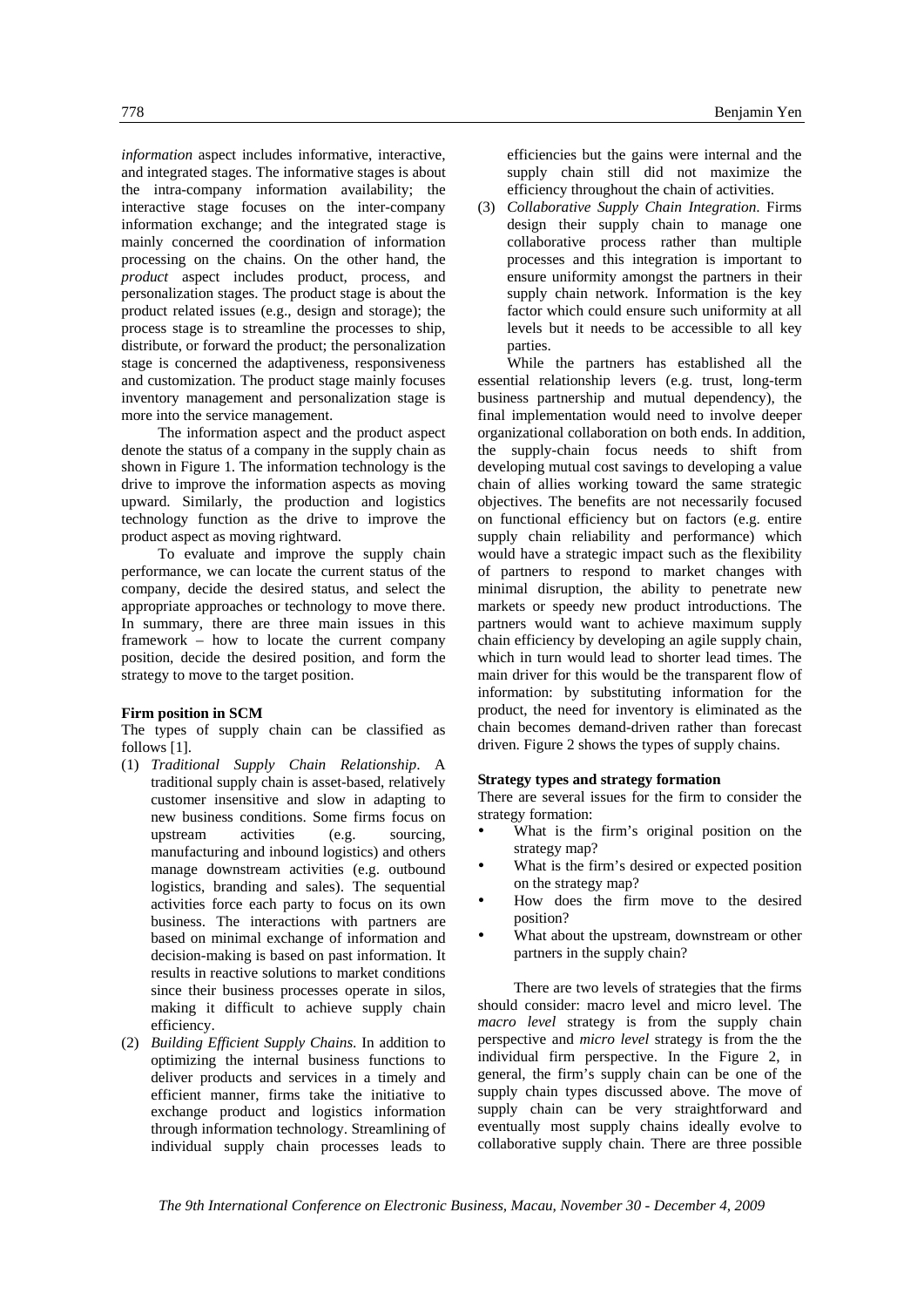moving paths as shown in the Figure 2. The path selection is dependent on industrial characteristics and firm conditions. The first path is IT oriented approach that firms firstly focus on IT adoption to streamline the information flow to improve the internal operational efficiency, then gradually to coordinate and consolidate the business processes. On the other hand, the third path is to prioritize the changes on collaboration and service-centered issues before adopting IT to gradually improve the cooperation. The second path is a balanced approach to take into accounts both information flow and product flow.

Similarly, each firm may also take steps to enhance its strategic position in the supply chain. The firm could focus on IT adoption to enhance the information processing, exchange, and consolidation to move up in the Figure 2. On the other hand, the firm might focus on the synchronization and coordination of product flow to move right in the Figure 2. Of course, the firm might also take into account both concurrently.

In summary, the strategy of supply chain management can be viewed from two aspects – *level* and *orientation*. The level aspect includes macro (chain) view or micro (firm) view; the orientation aspect includes technology direction and operation direction. There are many initiatives, technology, strategies that have been applied to supply chain management in the last two decades as shown in Figure. For example, third-party logistics (3PL) has played the role to enable the management of product flow and Radio-frequency identification (RFID) tags are expected to enhance streamline and consolidation of information flow..

#### **Case study**

The study covers more than two hundred companies in various industry sectors both in Hong Kong, China, and overseas. The summary of selected case studies is listed in Table 1. The exemplary case study of HMV (Figure 3) is to illustrate the technology adoption and process coordination to enhance the strategic position in supply chain

#### **Company and business background**

HMV defines itself as a specialist retailer of music and movies. It targets the market's more serious buyers and collectors of CDs and DVDs by providing a broad range of items for selection. Some 60% of HMV's sales come from back-catalog and the remainder from best-selling items. Although the market for CD sales has stagnated, DVD sales have picked up because of the fast penetration of affordable DVD players. Capitalizing on its brand image and store management expertise, HMV's sales have been growing at the expense weaker competitors. It continues to expand its store network,

as the brick-and-mortar model still generates attractive returns in many markets, such as smaller towns in the U.K.

Although sales of CDs through large supermarket chains and online stores have emerged as new forms of competition, downloading of music via the Internet is HMV's greatest long-term threat. Many online downloading sites (e.g. Apple's iTune) are entering the market. Unlike HMV, these new players have no existing market to protect. Longer term, even movie could be downloaded from the Internet after bandwidth limitation is resolved. Although the threat of the Internet is at an early stage, the pace of uptake is difficult to estimate. Given healthy operating performance of its current business model, HMV appears to have ample time and financial resources to chart its future digital strategy. HMV should prepare itself to meet the Internet challenge and grasp emerging opportunities by leveraging its retail presence, huge customer base and a strong brand in music.

## **Original position of HMV**

On the *information* dimension, HMV is located on the interactive stage. HMV places great emphasis on managing its CD/DVD inventory and promoting items of both best-selling and backlist stock. To this end, it maintains close communication with disk distributors as well as the record labels. On the *product* dimension, HMV is most appropriately placed on the intersection of the product and process stages. The company is most concerned about selecting its store locations, store design, employee training, items and quantities to carry. The primary customer value proposition is a broad selection of titles, a comfortable setting, helpful and knowledgeable employees who can make good recommendations. These are mostly product-related issues and are the most critical factors driving success. As for supply-chain process, HMV focuses on streamlining distribution and logistics, aiming at reducing lead time and reducing inventory. In addition, managing reverse logistics is important in the dynamic marketplace. HMV has set up five online stores in the U.K., Canada (joint venture with Amazon.com), Japan and Australia. This alternative mode of distribution, by taking advantage of the company's physical facilities and brand value, involves many process-related issues such as fulfillment and online payment.

#### **Projected position of HMV**

The projection is based on the assumption that digital downloading of music and movie will become the norm in the future. As HMV invests in this emerging business model and its related technologies, it will be moving along the *product* dimension towards the integrated-personalization space. On the *information*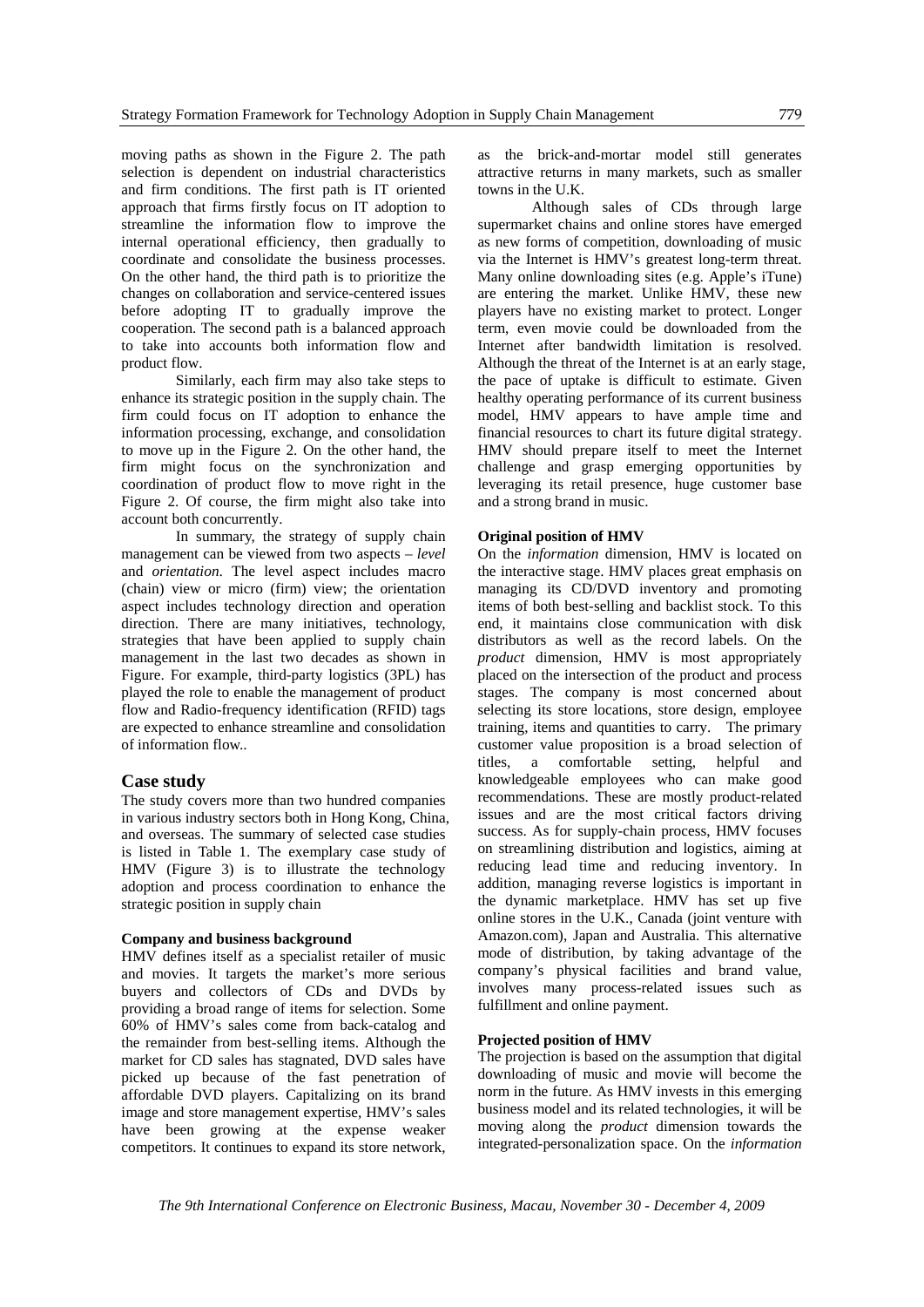dimension, HMV will need to integrate with the information systems of the record labels and movie studios, which hold the rights to digital content. The online downloading model is likely to result in the disintermediation of distributors, since there is no need for production and distribution of disks. On the product dimension, the virtual business model excels over the physical model by giving customers great flexibility and convenience to buy digital content. For example, customers are no long forced to buy a complete album, which may contain titles they do not like. They can choose to download song titles from a wide variety of artists, mix and play them in whatever order they desire. In short, Internet distribution of music and movies is a perfect example of personalization, empowering customers and ensuring no stock-outs.

## **How can HMV move there?**

The first and foremost strategic requirement is to develop strong *relationships* and *mutual trus*t with the major record labels and movie studios. To become a popular downloading site and consistent with HMV's traditional image, it should continue to carry a broad selection of titles. HMV needs to demonstrate to the copyright holders that it is a trustworthy partner and has the required technologies for distributing and protecting digital content. Obviously, HMV still lacks many of the capabilities. Some of the key technologies HMV will need to migrate towards an integrated / personalization supply-chain model for digital content are listed below.

- Development of an online storefront for customers to download music and movies. The website should be user-friendly, informative, secure, CRM-enabled and come with payment functionalities. It should make it easy for customers to locate and identify music by genre, artist, album, title, version and record company. It should also build in personalization features and offer suggestions to customers based on indicated preferences and historical browsing and buying patterns.
- Development of server technologies jointly with the major record companies and movie studios. The servers should be able to deliver different formats (e.g. MP3, WMA, WAV, HDCD, DSD for music, and MPEG4 for movies) to customers.
- HMV can consider entering into strategic alliances with hardware makers (e.g. Creative) and technology companies to develop improved devices and formats for downloading music and movie. Of course, the new devices and formats have to offer superior features and value over current devices (e.g. iPod and its proprietary AAC format). Another area of emerging

opportunity in the video space is portable-display device that features massive storage for movies in a highly compressed format (e.g. MPEG4).

• Development of technologies to prevent or limit the copying of downloaded content to disks or other storage media. Working jointly with the record companies, a flexible pricing scheme should be devised for different kinds of copying rights. For example, pricing could vary from free-of-charge for streamlining for pre-purchase listening, to a moderate rate for lower-quality formats, to higher rates for better-quality formats. Higher rates could be charged to allow for a limited number of duplicated copies.

## **Discussion**

The discussion is mainly based on the case study above and other selected industrial examples summarized in Table 1.

## **Observation – temporal / spatial aspects**

Form the case study and summary of the cases, it is shown there are two aspects of observation on the strategy adoption - *spatial* aspect to reflect the importance of upstream and downstream partnership in strategic adoption, and *temporal* aspect describes the impact of time factor on the process of strategy formation. The strategy formation and adoption usually is not only based on company needs but also on the situation or requirements from the business partners, especially immediate upstream and downstream partners. Many companies outsource IT adoption or logistics operations to the correspondent service (i.e. IT and logistics) providers that enable adoption and coordination in the scope of both intra-organization and inter-organization.

The strategy formation and adoption is also an *evolutionary* process. Normally the strategy formation is a continuous process. Companies need to take into account the time issues in the strategy formation and revisit/revise the strategy on regular or ad hoc basis. In addition, the definition of stages of IT adoption and industry focus might evolve with time, so the strategy map is dynamic rather than static.

## **Suggestion - SCM implication / guideline**

The general findings are described as follows.

- Balanced. The companies should keep and move toward the balanced position between the information dimension and production dimension.
- *Economic*. It would be cost-effective for the companies move along the diagonal line than the X-axis or Y-axis.
- *Progressive.* The strategic move should be progressed one stage by step on the strategic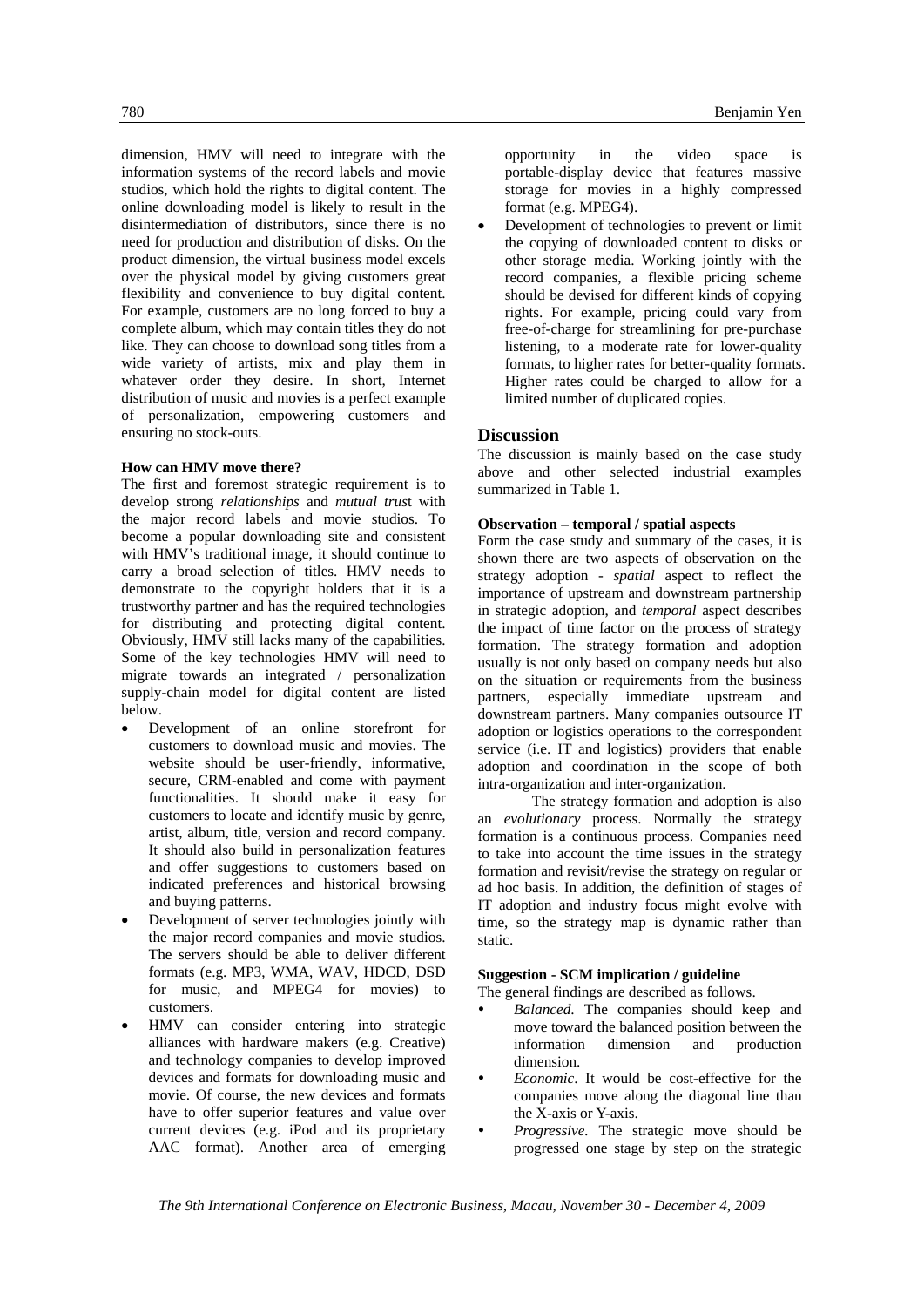positioning map.

- y *Dynamic*. The company should keep on revisiting and revising the strategic move to adapt to the changes in the dynamic environment.
- Streamlined. The strategic move should be aligned with that for partners, especially immediate upstream and downstream partners as shown in Figure 4.

We discuss the supply chain types (i.e. traditional, efficient, and collaborative supply chains) and strategy types of moving paths. Taking into account the guidelines above, we can further conclude that the adjustment of focus scope needs to comply with the evolution of supply chain strategy. The firms start with the traditional supply chain by only focusing on internal linkage and integration. At this stage, the companies independently adopt and implement the strategy, for example, database installation and development of inventory control mechanism. Later, the firms convert to efficient supply chain by further enhancing the IT capability for interacting with other players and calibrating the business concentration on streamlining process and cooperation. At this stage, the companies need to work with their immediate upstream and downstream neighbors to decide the suitable strategy. Sometimes, they also get the help from the service providers to augment the linkages with their business partners. Finally the companies transform to a collaborative supply chain by moving to a more competitive position. The focus at this stage is to further deepen the relationships with partners for service oriented solution and joint decision. The collaboration scope evolves from firm to the whole chain as shown in Figure 5.

#### **Selection - technology component**

We have witnessed many technologies, systems, and strategies emerge along with initiatives proposed for supply chain management in the last two decades (please refer to Figure 6). For example, database management systems have been used to convert the enterprise data to digital and organized format. The concept of mass customization is proposed to manage the product variety and service-oriented solution.

The adoption of these system, technologies, or strategies can be seen as managing projects. To effectively improve project management efficiency to lessen the failure rate, it is crucial for the management to judge what, when and how to structure and allocate resources to the relevant projects. Weill and Broadbent [2] develope an IT Portfolio Management Model to help match IT investments to strategic objectives. The model identifies four broad classifications of IT investment: *Transactional*, *Informational*, *Strategic* and

*Infrastructure*. By realizing the four broad classifications, it can assist management to identify the project type, resources required, projected returns and potential risk level. The examples in Figure 6 can be further elaborated to denote the applicability scope and dependency relationships. To adopt and implement the system, technologies, or strategies in the Figure 6 would not guarantee the success for company's transformation. The firms should also take into account two critical issues - based-on components and paired-with components. The *based-on components* ensure the readiness for adoption. For example, some IT components serve as infrastructure to other IT systems. The *paired-with components* complement to the components to be adopted for mutual support and full benefits

We use two examples to summarize the discussion in this subsection. The examples are two extremes from two aspects – high or low level and macro or micro view. ERP system focuses on high-level adoption (integration) and micro-view (intra-organization) whereas RFID focuses on low-level (standardization) and macro-view (inter-organization). The ERP adoption normally assumes the readiness of IT infrastructure; otherwise, the adopting companies may suffer either the dramatic changes or under-usage result. The RFID adoption should be used with other system, such as middleware, databases, logistics systems, or ERP in order to get the full benefits.

## **Implication - service provider position**

Logistics development is one of the indicators for industry advance and economy growth. In the last few decades, many large corporations have been moving part of the supply chains, especially manufacturing, offshore to take advantage of the cheap resources and low wage resources. China became the world-manufacturing powerhouse. In addition, the WTO, opening up the gate to China, has further sped up the process of logistics development to keep up with continuing and sustainable growth. A study about logistics development was conducted and examined through the latest transportation infrastructure and the cargo handling throughput with different means of transportation, railway, trucking, river shipping, ocean shipping, airway and multi-model transportation provided in greater China. Three case studies on logistics service provider for Proctor & Gamble (P&G) in China, Hong Kong and Taiwan respectively summarize the evolution of technology adoption, alliance strategy, and service packaging for logistics service providers in greater China [3-5].

IT brings the competitiveness and is treated as a kind of valuable logistics resources. The sole and joint use of IT brings many benefits to the companies and makes them more competitive in the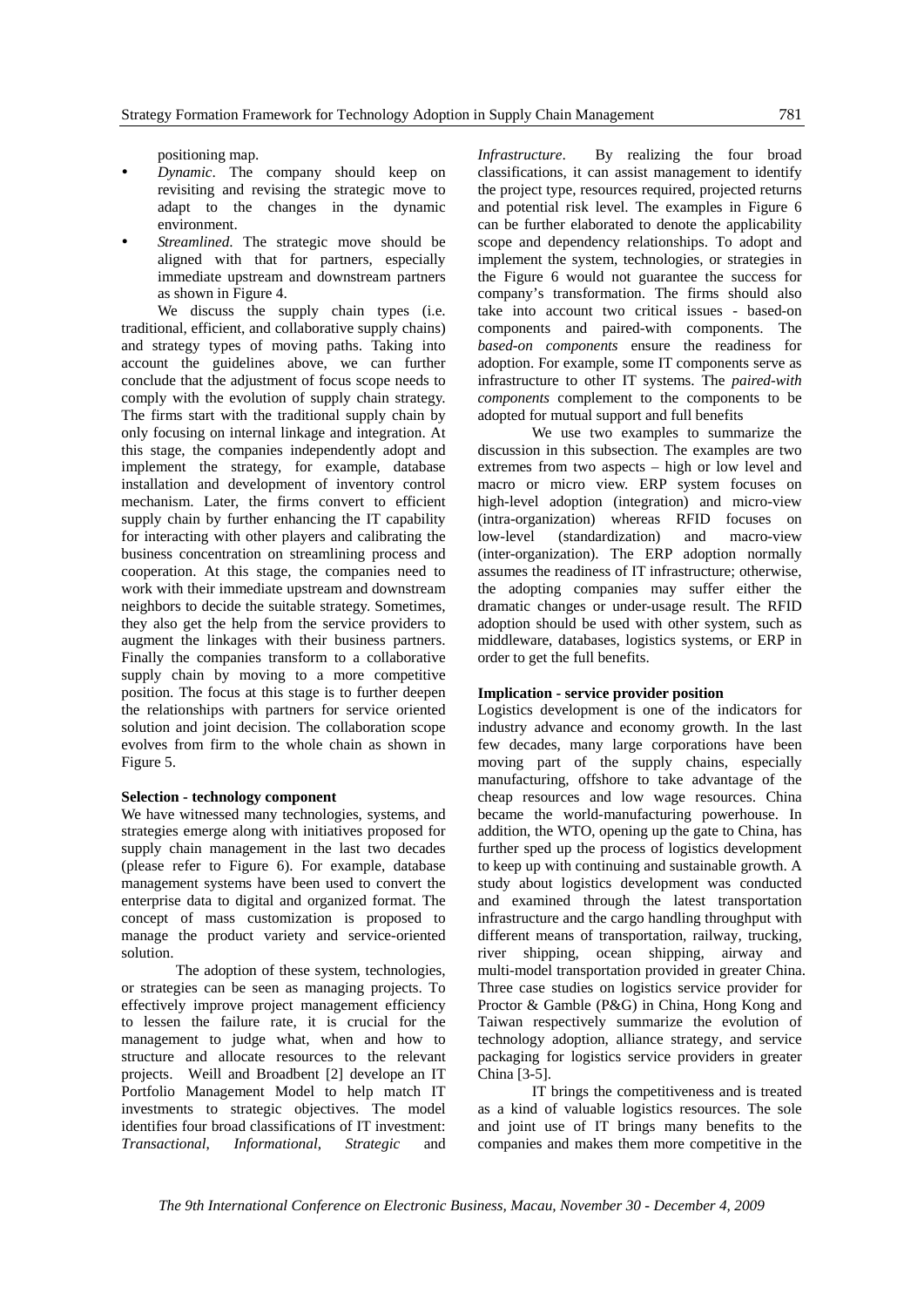strategic planning. The logistics information system can be categorized as logistics operating system (e.g. transactional application for sales, warehouse, transportation) and logistics planning system (e.g. co-ordinate applications for forecasting, planning, management) [6].

Three major driving forces in third party logistics (3PL) transformation are supply chain trend, development of logistics infrastructure, and advancement of information technology (IT) –

- Supply *Chain Trend*. The trend includes internal integration, external coordination with upstream and downstream parties, partnership with other supply chain parties or service (e.g. logistics, IT, and financial) providers, outsourcing non-core business, etc. The progression pattern and pace varies in different industries. The requirement of agility, adaptability, and alignment [7] for contemporary supply chain practice highlights the great demand and high expectation for logistics support.
- y *Development of Logistics Infrastructure*. The transportation and logistics has been changed in the last two decades due to the technology improvement (e.g. faster vehicle) and infrastructure expansion. On the one hand, logistics service providers would facilitate the new infrastructure development to provide broader and better services; on the other hand, high cost, high expectation from the clients, and high competition from the peers further accelerate the movement.
- y *Advancement of Information Technology*. The adoption of off-the-shelf IT is pervasive in all business sectors. One trend is to integrate the subsystem (e.g. ERP) to enhance intra-organizational synchronization and inter-organizational coordination. Another trend is to utilize the wireless support and standardize the components (e.g. RFID) to convert the IT system from physical form with constraints to virtual platform for further consolidation. IT not only enhances the organization competitiveness but also improve the services to the clients. IT also plays as the service and communication infrastructure between suppliers and clients.

There are several commonalities and discrepancies among these three case studies [3-5]. Some noteworthy issues clearly point out that though they may differ in geographical location and length of history, they all evolve from the shipping-oriented operation to logistics service companies. In addition, coincidently, they all have invested heavily on IT adoption in the last few years. On the one hand, IT

adoption help the transformation for logistics companies through streamline of information and operation, enhancement customer satisfaction, and differentiation in strategic move. On the other hand, IT adoption is also necessity for logistics companies to serve or even enable the client companies to move to a more competitive position as shown in the Figure 1. Through both direct and indirect driving forces, logistics industry needs to double the efforts on IT adoption and deployment in the transformation.

## **Conclusions**

In the last two decades, firms have been seeking the strategies for technology adoption to improve internal operational performance and streamline processes with partners. IT and manufacturing technology are the main driving forces. In order to form a competitive strategy, the companies need to know the current position, the desired position, and the technology to adopt to achieve the goal. The paper proposes a framework of strategy position map to identify and to plan the strategic position in the context of supply chain. The information dimension includes informative, interactive, and integrated stages; the company focus includes product, process, and personalization stages. Case studies on the firms in different parts of supply chain for various industrial sectors demonstrate the applications of the proposed framework.

The paper provides a discussion on observations that companies need to take into account both temporal and scope aspects in the adoption of technology, systems or strategies. The cases studies further highlight some guideline about balanced, economic, progressive, dynamic, and streamlined issues. Several contemporary commercial systems, such as ERP and RFID, are also discussed as the exemplary technology for strategy formation to illustrate the importance of both based-on and paired-with components in IT adoption. The paper also gives an explanation that IT adoption becomes the pressing issue for the transformation of logistics industry due to both direct and indirect driving forces. The paper concludes strategy position map can help companies to form the strategy for supply chain management, and highlights the challenging coordination for intra-firm and inter-firm strategy formation.

The future research can be in several possible directions as follows.

- Investigate the relationship between the IT *adoption and firm focus*. These two aspects are independent. Firm focuses may drive the needs of IT adoption and IT adoption may help or enable the focus shift.
- Incorporate more factors in addition to the IT *adoption and firm focuses*. The possible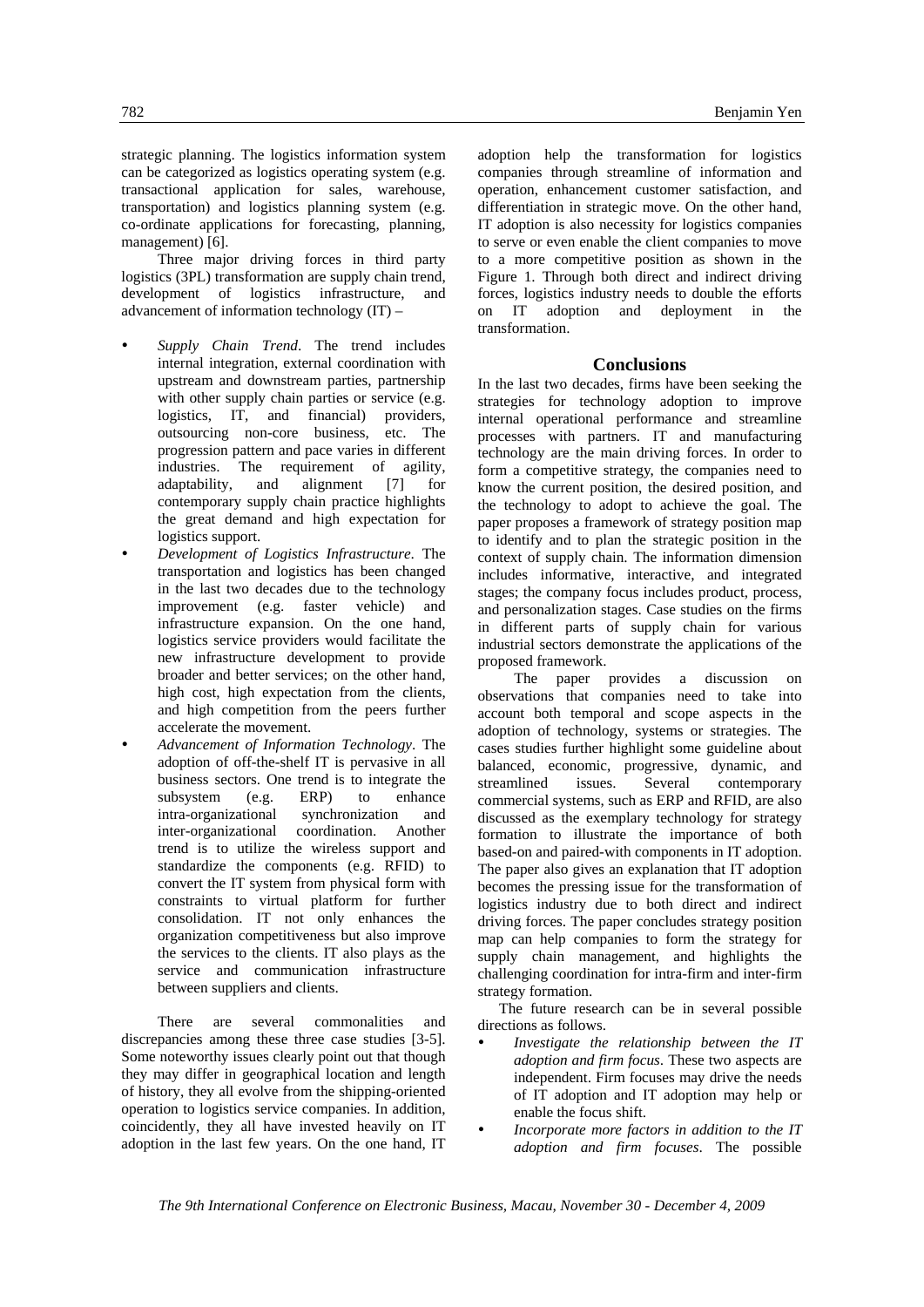choices are industry types, corporate size, supply chain roles, etc.

*Industry specific patterns*. The study can focuses on a specific industry (e.g. textile industry) to investigate the industry characteristics.

## **Acknowledgment**

Some exemplary case studies are based on the discussion in the courses of supply chain management. We would like to thank those students, especially Mr. Daniel Leung for his case study on HMV. Thanks to Ms. Debbie Chu for the summary of several case studies. The research is partially sponsored by The University of Hong Kong under Seed Funding for Basic Research 08-10.

#### **References**

- [1] Yen, B. and Farhoomand, A. *Polo Ralph Lauren & Luen Thai: Using Collaborative Supply Chain Integration in the Apparel Value Chain*, Asia Case Research Center, 06/298TN, 2006. The University of Hong Kong.
- [2] Weill, P. and Aral, S. Generating Premium Returns on Your IT Investments. *MIT Sloan Management Review*, SMR 193, 2006
- [3] Yen, B. *Shun Sang (H.K.) Co. Ltd.: Streamlining Logistics Flow,* Asia Case Research Center, 03/161C, 2003. The University of Hong Kong.
- [4] Yen, B. *PGL: The Entrepreneur in China's Logistics Industry*, Asia Case Research Center, 04/207C, 2004. The University of Hong Kong
- [5] Lin, J. and Yen, B. *Highly Confident Transportation: Dynamics of IT Application in Supply Chain Management*, Asia Case Research Center, 08/392C,

2008. The University of Hong Kong.

- [6] Closs, D., Goldsby, T. & Clinton, S. Information Technology influences on the World Class Logistics Capability, *International Journal of Physical Distribution & Logistics Management*,H 1997, 27(1), 4-17
- [7] Lee, Hau. The Triple-A Supply Chain, *Harvard Business Review*, R0410F, October 01, 2004
- [8] http://factory.lego.com/
- [9] http://shop.lego.com/Default.aspx
- [10] www.sej.co.jp/english/
- [11] Farhoomand, A. *TAL Apparel Limited: Stepping Up the Value Chain*, Asia Case Research Center,, 05/214C, 2006. The University of Hong Kong.
- [12] http://tech.it168.com/erp/2008-01-15/200801151242 821.shtml.
- [13] http://big5.zjol.com.cn:86/gate/big5/biz.zjol.com.cn/ 05biz/system/2006/01/19/006449075.shtml
- [14] http://www.ancc.org.cn/news/newsone.asp?id=384
- [15] http://www.wtlgroup.com/en/05contact/index.htm
- [16] http://www.wtlgroup.com/en/04track/index.htm
- [17] http://hbswk.hbs.edu/item/5518.html
- [18] http://www.hbs.edu/research/pdf/07-001.pdf
- [19] http://www.powere2e.com/about.php?aid=8
- [20] http://www.i18.cn/newscenter/news/guoneinews/200 6-6-19/28290.shtml
- [21] http://www.idsgroup.com/investor/pdf/invinfo/2007 AnnualReport.pdf
- [22] http://www.idsgroup.com/profile/technology.html
- www.bce.ca
- [24] http://www.macrofoods.com.hk/
- [25] http://www.sunriserecords.com/
- [26] http://www.haier.com/abouthaier/corporateprofile/in dex.asp
- [27] http://www.wal-martchina.com/english/service/rl/rl. htm
- [28] http://walmartstores.com/Suppliers/248.aspx

## **Table 1, Summary of Selected Case Studies**

 $1$ : (I, P): Informative (I1), Interactive (I2), and Integrated (I3); and Product (P1), Process (P2), and Personalization (P3)

| <b>Industry</b> | Company<br><b>Name</b>              | <b>Current</b><br>Position <sup>1</sup> | <b>Expected</b><br>Position <sup>1</sup> | <b>Adoption of Exemplary System,</b><br><b>Technology, and Strategy<sup>1</sup></b>                                                                                                                                                                                                                 | <b>Upstream</b><br><b>Downstre</b><br>am<br><b>Examples</b> |
|-----------------|-------------------------------------|-----------------------------------------|------------------------------------------|-----------------------------------------------------------------------------------------------------------------------------------------------------------------------------------------------------------------------------------------------------------------------------------------------------|-------------------------------------------------------------|
| Logistics       | <b>PGL</b> Logistics<br>Group $[4]$ | (I2, P2)                                | (I3, P2)                                 | VPN-based XDI (eXchange Data interface)<br>٠<br>and XML technology (I2, P2/P3)<br>ERP system across the company (I3, P2)<br>٠                                                                                                                                                                       | P&G                                                         |
| Apparel         | Luen Thai [1]                       | (I1, P1)                                | (I3, P2)                                 | Re-position their business from an OEM to a<br>٠<br>design-to-store (D2S) provider in the value<br>chain $(I2, P2)$<br>Adopt a Supply Chain City (SCC) model to<br>٠<br>speed up the product process. (I3, P2)                                                                                      |                                                             |
| <b>Toys</b>     | Lego $[8,9]$                        | (I2, P2)                                | (I2, P3)                                 | Online Sales Platform, customer can place<br>٠<br>order in the platform $(I2, P3)$                                                                                                                                                                                                                  |                                                             |
| Retailer        | 7-Eleven<br>(Japan) [10]            | (I2, P2)                                | (I3, P3)                                 | Mobile Operations Terminals allows access to<br>٠<br>the item information in the store $(I2,P2)$<br>Retail information system to help store<br>٠<br>operators see which items (I2,P2)<br>7-Exchange data system for category<br>٠<br>management $(I2,P2)$<br>Web portal for small suppliers (I2,P2) | Anheuser-B<br>usc,Kraft<br>Foods.<br>Pepsi Co,              |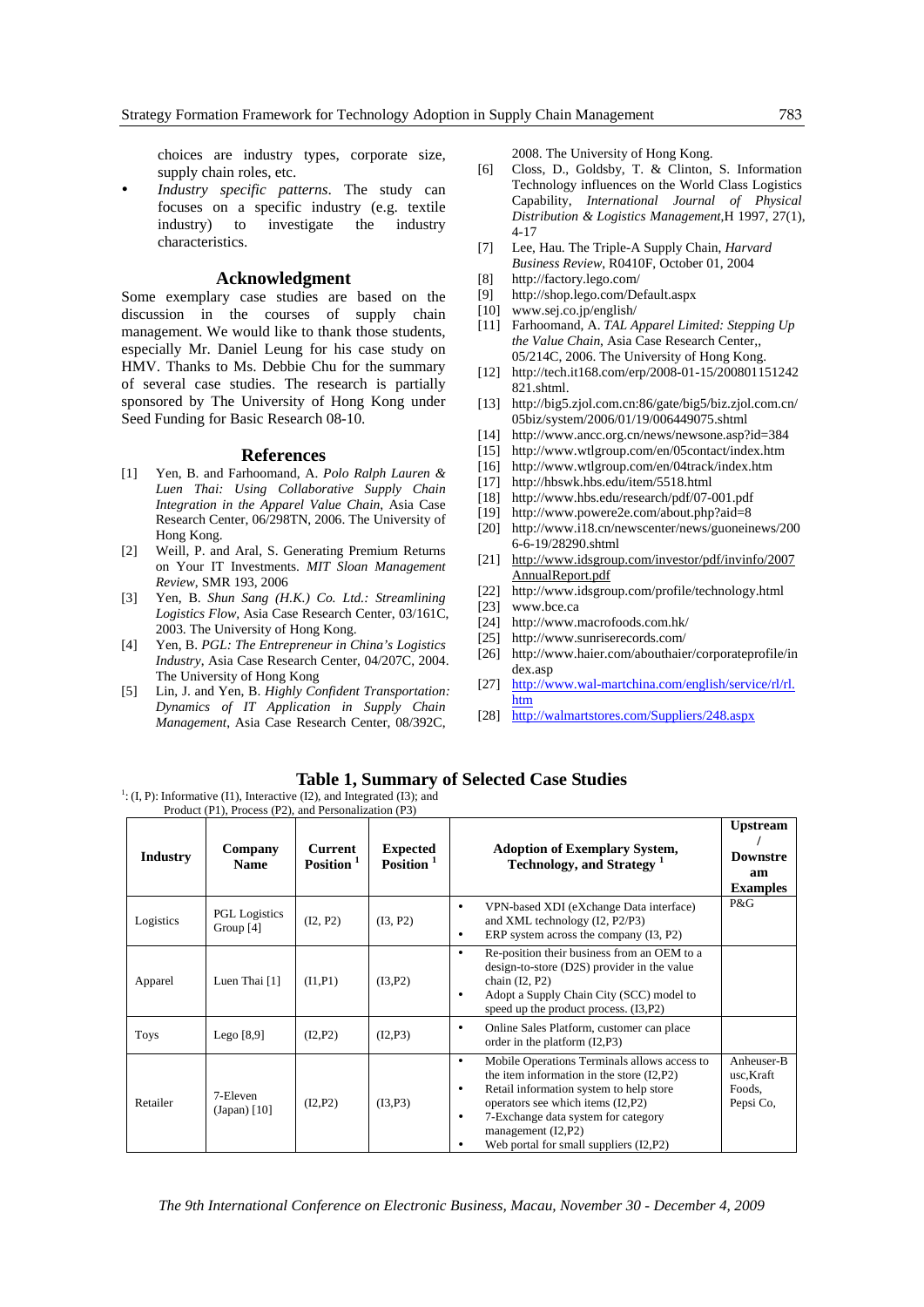|                        |                                                                   |          |                         | Adopt RFID for contactless payment<br>$\bullet$<br>acceptance at 7-Eleven stores. (I3,P2)                                                                                                                                                                                                                                                                                                                                    |                                                    |
|------------------------|-------------------------------------------------------------------|----------|-------------------------|------------------------------------------------------------------------------------------------------------------------------------------------------------------------------------------------------------------------------------------------------------------------------------------------------------------------------------------------------------------------------------------------------------------------------|----------------------------------------------------|
| <b>Books</b>           | Gordon and<br>Gotch<br>(Magazine)<br>Distributor<br>in Australia) | (I2, P2) | (I3, P3)                | PDA technology across its merchandise<br>$\bullet$<br>network $(I1, P1)$<br>Technical solutions to its publisher clients for<br>$\bullet$<br>data analysis. (e.g. XchangeIT, Powerplay,<br>Impromptu, Website) (I2,P2)<br>Provide online services to facilitate the<br>$\bullet$<br>organization of different advertising /<br>promotion (I2,P3)<br>Information sharing with its parent group<br>$\bullet$<br>(PMP) (I3, P2) | G&G.<br>Parent<br>Group                            |
| Logistics              | Highly<br>Confident<br>Transportation<br>$(HCT)$ [5]              | (I2, P2) | (I3, P3)                | Real-time tracking system<br>$\bullet$<br>Digital signature and image authentication<br>$\bullet$<br>system for tracking the consignment status of<br>shipments (I2,P2)<br>GPRS tracking goods (I3,P3)<br>$\bullet$                                                                                                                                                                                                          |                                                    |
| Apparel                | TAL [11]                                                          | (I1, P1) | (I3, P3)<br>(I3, P2/P3) | EDI standard for trade document (I2,P1)<br>$\bullet$<br>VMI offers backward replenishment tool<br>$\bullet$<br>(I1/I2, P2)<br>ERP (I3, P2/P3)<br>$\bullet$<br>Made-to-measure(MTM) (I2, P2)<br>$\bullet$                                                                                                                                                                                                                     | J.C. Penny,<br><b>Brooks</b><br>Brothers.          |
| <b>Health Care</b>     | Shun Sang<br>$(HK)$ Co.[3]                                        | (11, P1) | (I2, P2)                | Web-based system (I1,P2)<br>$\bullet$<br>PDAs and mobile phones (I1,P2)<br>$\bullet$<br>$\bullet$<br>Barcode system (I1,P2)                                                                                                                                                                                                                                                                                                  |                                                    |
| Food and<br>Beverage   | Circle K<br>(Supermarket)                                         | (I1, P1) | (I2.P3)                 | IT system connection and inventory control<br>$\bullet$<br>system with its main suppliers, close<br>communication with its main suppliers (I2,P2)                                                                                                                                                                                                                                                                            | <b>Bristish</b><br>American<br>Tobacco<br>(BAT)    |
| Food and<br>Beverage   | Carrefour<br>(Supermarket)<br>$[12-14]$                           | (1, P1)  | (I3, P2)                | Central procurement system (I3, P2)<br>٠<br>EDI (I2,P1)<br>$\bullet$                                                                                                                                                                                                                                                                                                                                                         | Global<br>suppliers<br>such as<br>Nestle<br>Taiwan |
| Logistics              | Wonderful<br>Transportation<br>Ltd $[15-16]$                      | (11, P2) | (I3, P2)                | Just-in-Time distribution center (I1,P2)<br>$\bullet$<br>Vendor Compliance System (I2,P2)<br>$\bullet$<br>Purchase Order Monitoring (I1,P2)<br>$\bullet$<br>Web portal for customers to track the delivery<br>$\bullet$<br>status $(I3, P2)$                                                                                                                                                                                 |                                                    |
| IT and<br>Electronics  | Leitax [17-18]                                                    | (I1, P1) | (I1/I2, P2)             | DMO (Demand Management Organization)<br>$\bullet$<br>synthesizes the data, manages the planning<br>process, and resolves the conflicts. (I1/I2,P2)<br>BAP function as a strategic plan (I1/I2,P2)<br>$\bullet$                                                                                                                                                                                                               |                                                    |
| Food and<br>Beverage   | Lotus<br>Supercenter<br>(Supermarket)<br>$[19-20]$                | (1, P1)  | (I2, P2/P3)             | Electronic process (I1, P1)<br>$\bullet$<br>WMS system (I1,P2)<br>$\bullet$<br>EDI and electronic workflows (I2,P2/P3)<br>$\bullet$                                                                                                                                                                                                                                                                                          |                                                    |
| Logistics              | <b>IDS</b> (Member<br>of Li & Fung<br>Group) $[21-22]$            | (I1, P1) | (I3, P2/P3)             | Transportation Management Systems for<br>$\bullet$<br>vehicle routing and scheduling (I2,P2)<br>ViTAL supports the aggressive growth of<br>$\bullet$<br>International business (I3, P2/P3)<br>Trigantic - an online reporting system (I1,P2)<br>$\bullet$<br>Road Warrior - remote order taking (I2,P2/P3)<br>$\bullet$<br>TradEx - extends visibility of clients on<br>$\bullet$<br>transaction data (I3, P2/P3)            |                                                    |
| Telecommu<br>nications | Bell Canada<br>$[23]$                                             | (I2, P2) | (I3, P2)                | Reliance on IT systems to provide automated<br>$\bullet$<br>business processes (I1,P1)<br>Single terminal, a customer service agent<br>$\bullet$<br>$(I3,P2)$ $(2002)$                                                                                                                                                                                                                                                       |                                                    |
| Food and<br>Beverage   | Macrofood<br>(healthy food<br>provider)[24]                       | (I2, P2) | (I2, P2)                | Database, provide product database for stock<br>$\bullet$<br>tracking and keeping service level (I1,P1)<br>Barcode System (I1/I2,P2)<br>$\bullet$                                                                                                                                                                                                                                                                            |                                                    |
| Music                  | Sunrise<br>Records [25]                                           | (1, P1)  | (I2/I3, P2/P3)          | Online Music Store, partnered with<br>$\bullet$<br>mymusic.ca to launch an online music stores<br>(I2/I3, P2/P3)                                                                                                                                                                                                                                                                                                             | Futureshop,<br>Bestbuy,<br>HMV,                    |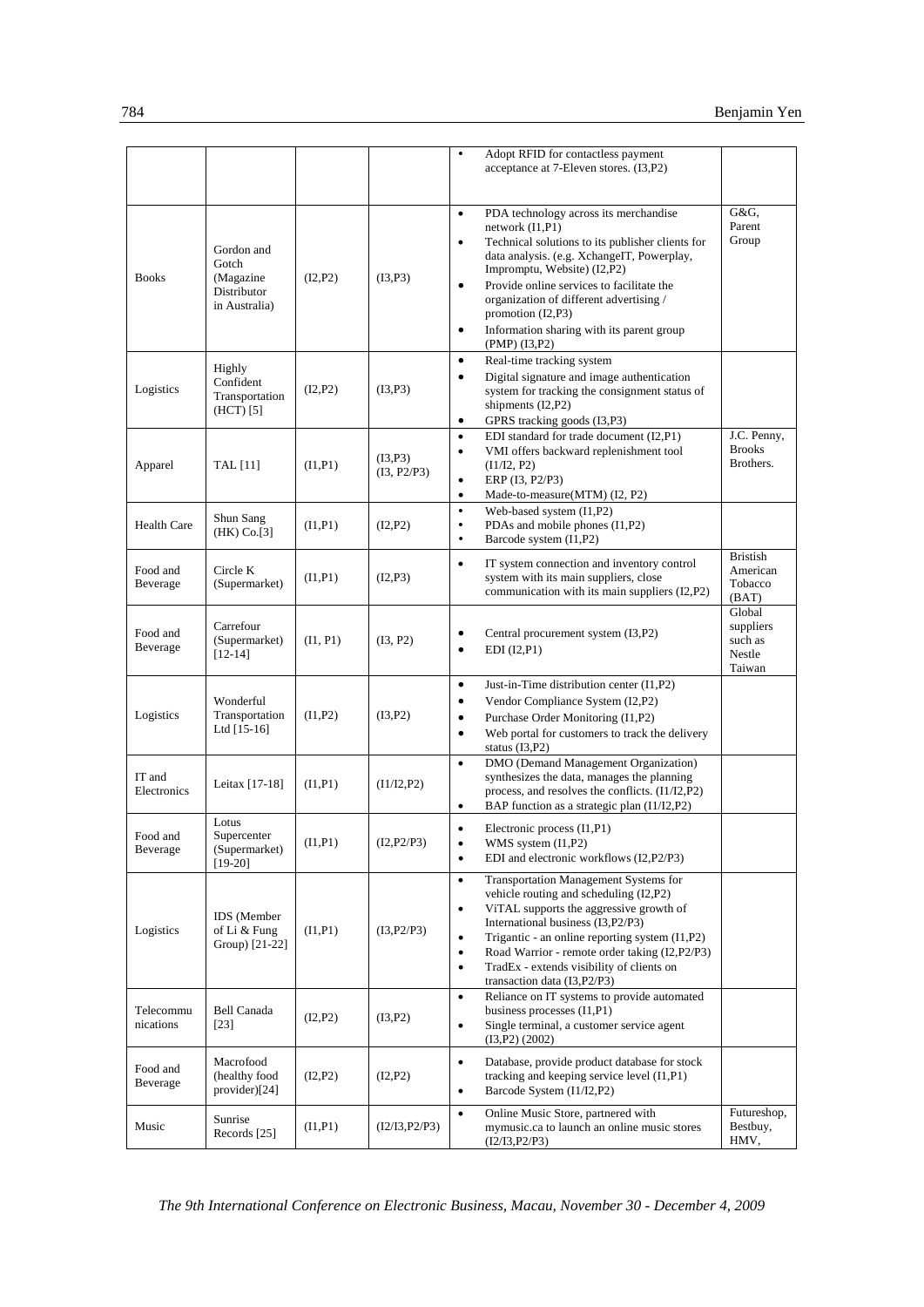|                                            |                                                             |          |             |                                                                                                                                                                                                                                                                                                                                                      | Wal-mart                          |
|--------------------------------------------|-------------------------------------------------------------|----------|-------------|------------------------------------------------------------------------------------------------------------------------------------------------------------------------------------------------------------------------------------------------------------------------------------------------------------------------------------------------------|-----------------------------------|
|                                            |                                                             |          |             |                                                                                                                                                                                                                                                                                                                                                      |                                   |
| Household<br>Appliance<br>Manufacture<br>r | Haier<br>(household<br>appliance<br>manufacturer)<br>$[26]$ | (11, P1) | (I3, P3)    | Model "manufacture-store-sale" as the<br>٠<br>company operation model (I2, P2)<br>Logistics department (I2,P2)<br>CRM system $(I2, P2/P3)$<br>٠<br>Standard platform for data sharing (I2, P2/P3)<br>٠<br>Barcode System (I2, P2)                                                                                                                    |                                   |
| Food and<br>Beverage                       | Wal-Mart<br>(Supermarket)<br>$[27-28]$                      | (11, P1) | (I3, P2/P3) | Retail Link allows Wal-Mart and its suppliers<br>٠<br>to manage the inventory efficiently (I3, P2/P3)<br>Customers can obtain first-hand information<br>٠<br>on new products through web (I2, P3)<br>RFID readers and transmitters (I3, P3)<br>٠<br>Allow customer create their own "wish list"<br>٠<br>linked up to their customer account (I3, P3) | HP<br>retaillink.w<br>al-mart.com |